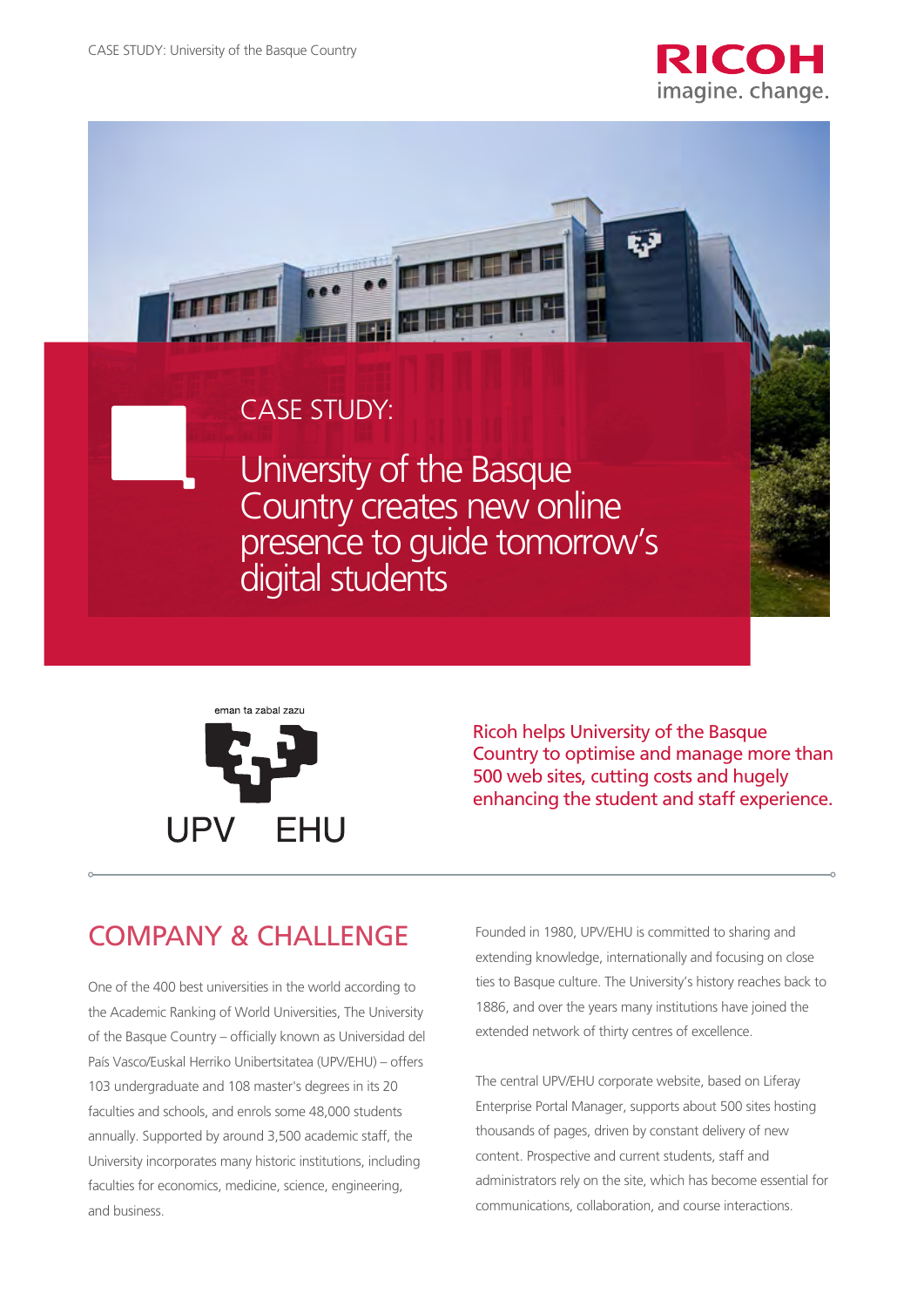

Naturally, over the years UPV/EHU has revised the site appearance and information architecture, and connected multiple back-office applications for enrolment, finance, human resources and more. Multiple stakeholders contribute content on a daily basis; for example, calendars and activities are continuously revised, with specific publication deadlines to ensure students and staff are fully updated.

In 2020, when Liferay chose to end support for earlier product versions, the UPV/EHU team considered the challenges and opportunities of upgrading the platform, which now supported a very large, complex set of sites, pages, and solutions.

Iñaki Ortega Bergara, Production Manager, elaborates: "Migration would enable us to upgrade and enhance our onpremises infrastructure, optimise our site administration and content management, and improve our responsiveness to the academic community. Site changes would affect and involve almost every department in the university, and we wanted to ensure that they could continue to manage, update and create pages without interruption."

Essentially we wanted to combine the Liferay technical leap with wideranging improvement projects, while businessas-usual continued. We looked for a partner with deep Liferay experience and full understanding of UPV/EHU, able to commit to what could be a complex project.

Iñaki Ortega Bergara, Production Manager, University of the Basque **Country** 

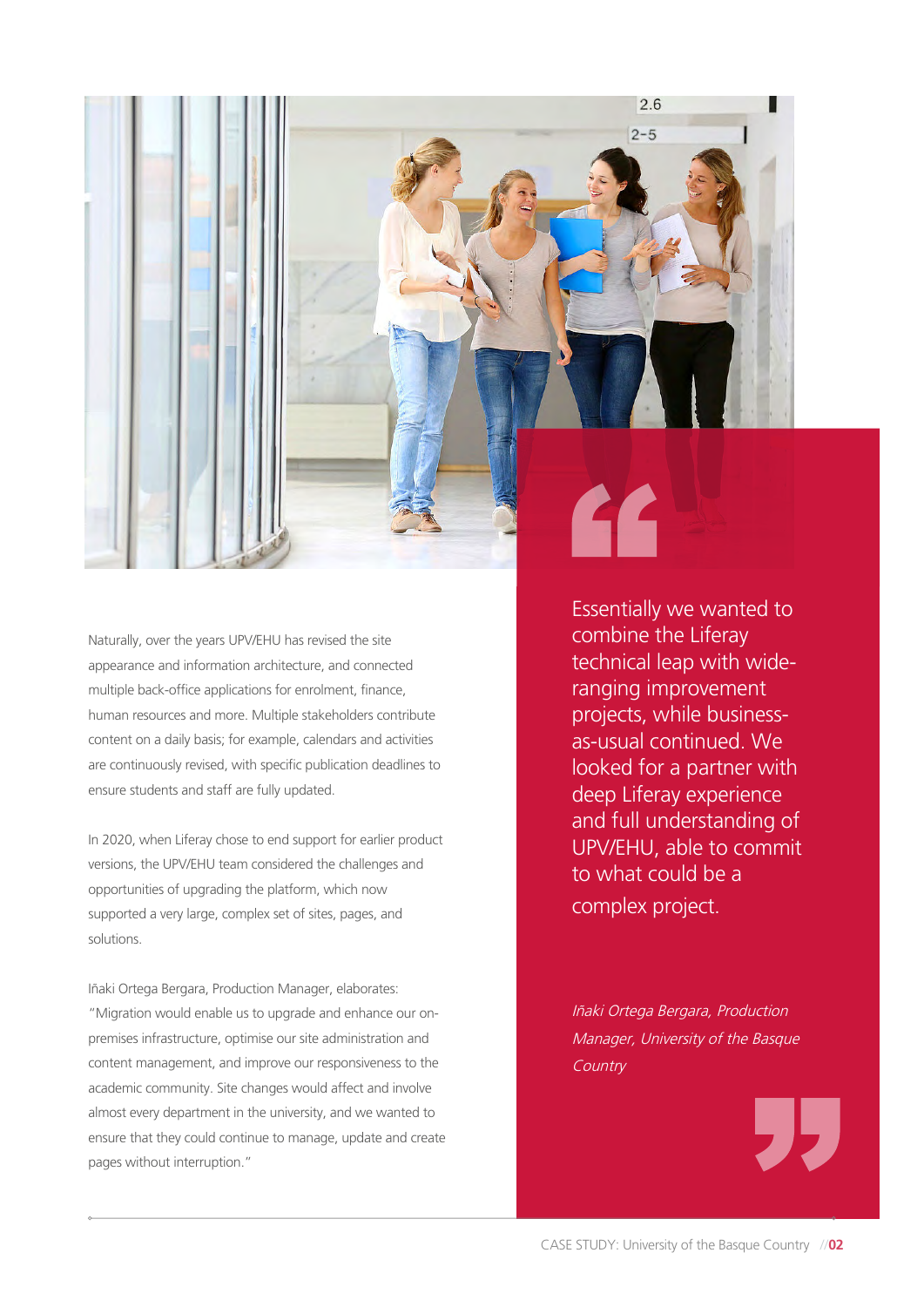"We selected Ricoh IT Services based on its proven capabilities in infrastructure, applications development, system integrations, and customer experience"

Iñaki Ortega Bergara



## **SOLUTION**

For many years, UPV/EHU retained Ricoh to provide print, scan, network, and IT infrastructure services. Based on the strength of this relationship and on successful Liferay projects with other universities, UPV/EHU selected Ricoh IT Services – a Liferay Platinum Partner in Spain – for its web migration programme.

UPV/EHU ran its existing sites on Liferay Enterprise Portal Manager 6.2, using on-premises production, test, and development servers. For the migration, the University chose to move straight to Liferay Enterprise Portal Manager DXP. Iñaki Ortega Bergara comments, "We selected Ricoh IT services based on its proven capabilities in infrastructure, applications development, system integrations, and customer experience – which also gave us confidence to move straight to Liferay DXP."

Alongside the technical upgrade to Liferay Enterprise Portal Manager DXP, objectives included redesigns to improve the look and feel, and to enhance the user experience. To enable this, site management would include consistent style and corporate image for all the sites, with accessibility compliance, governance, and multi-language support.

Working with Ricoh, the UPV/EHU team created three related workstreams around the core home site, the sites for the independent schools and faculties, and the shared services for news, events, calendars, and interactivity. For each portal, the team defined the scope, delivery date and cost, supported by detailed plans listing stakeholders such as content editors and site administrators. To ensure the broadest possible access for all users, Ricoh and UPV/EHU defined and drafted inclusive language, adopted the latest Web Content Accessibility Guidelines for all content, and enabled standardised information quality criteria that enhance site search and SEO rankings.

The migration project was completed over 22 months of uninterrupted work. The project team migrated the contents of 408 web portals, including more than 38,493 html pages. Some 102,117 attachments were processed, and obsolete or duplicate content was eliminated, cut by 77% to just 23,437 items used in production. Additionally, editorial reviews were completed on all pages, rephrasing for clarity and inclusive language.

During the migration, the UPV/EHU team and Ricoh consolidated and, where appropriate, created new portals, resulting in a total of 521 sites running on Liferay Enterprise Portal Manager DXP. Ricoh provided in-depth training to help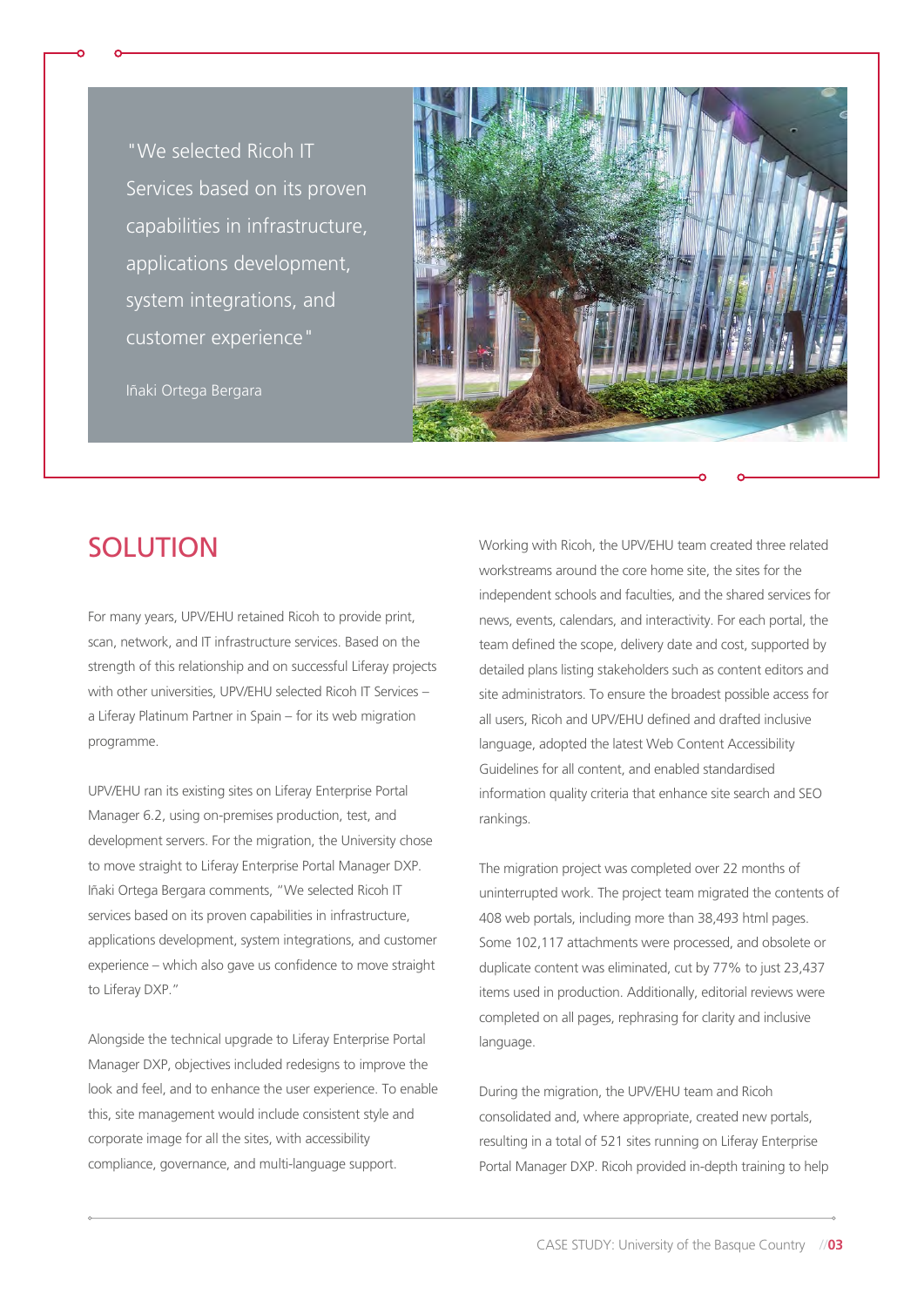The new solution helps us to establish a shared look and feel for all our sites while preserving local control. Working with Ricoh establishes us as a beacon of digital excellence in the education sector.

Iñaki Ortega Bergara, Production Manager, University of the Basque Country

UPV/EHU transfer easily and quickly to the new Liferay solution, delivering 76 courses in the three Campuses to 537 content editors (49 courses) and 253 portal administrators (25 courses).

As Iñaki Ortega Bergara remarks, "We are aware of the internal complexity of our organisation, and Ricoh has been able to manage all communications and collaboration between the areas involved and achieve what other suppliers would struggle to carry out. Ricoh is a Liferay Enterprise Portal Manager Platinum Partner, and enabled UPV/EHU to complete this technological migration very successfully. "

generating valuable time and cost savings. Importantly, the redesigned solution architecture allows content producers to share, use and re-use assets, greatly reducing management complexity and helping to establish a consistent look and feel for all UPV/EHU sites. Similarly, content producers can launch new assets and update pages rapidly, ensuring students and other staff are kept fully abreast of news and changing course materials.

Iñaki Ortega Bergara concludes, "The new solution helps us to establish a shared look and feel for all our sites while preserving local control. For example, marketing teams can update, preview, and publish content, re-using shared assets and content very easily. Working with Ricoh establishes UPV/ EHU as a beacon of digital excellence in the education sector."

## **BENEFITS**

At the conclusion of the project, UPV/EHU benefits from a significantly streamlined web service. For example, 11 onpremises production servers were shut down, and additional pre-production and development servers were retired, all reducing the management and administration workload,